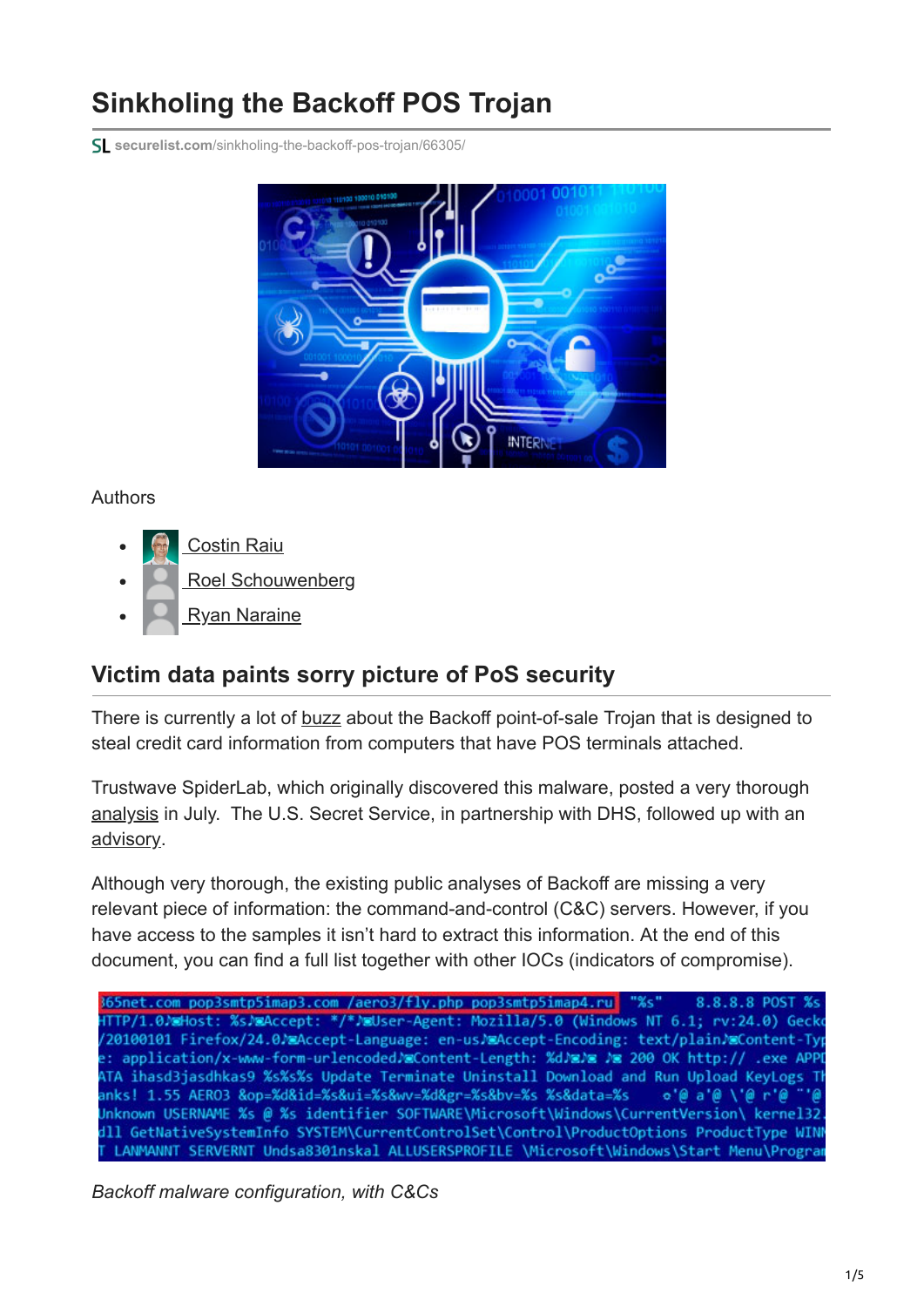We sinkholed two C&C servers that Backoff samples used to communicate with their masters. These C&C servers are used by certain samples that were compiled from January – March 2014. Over the past few days, we observed over 100 victims in several countries connecting to the sinkhole.



# **Statistics:**

There were several interesting victims among them:

- A global freight shipping and transport logistics company with headquarters in North America.
- A U.K.-based charitable organization that provides support, advice and information to local voluntary organizations and community groups.
- A payroll association in North America.
- A state institute connected with information technology and communication in Eastern Europe.
- A liquor store chain in the U.S.
- An ISP in Alabama, U.S.
- A U.S.-based Mexican food chain.
- A company that owns and manages office buildings in California, U.S.
- A Canadian company that owns and operates a massive chain of restaurants.

There are also a lot of home user lines, mostly in the U.S. and Canada, connecting to the sinkhole. This is to be expected as many smaller businesses generally tend to run those rather than dedicated corporate connections.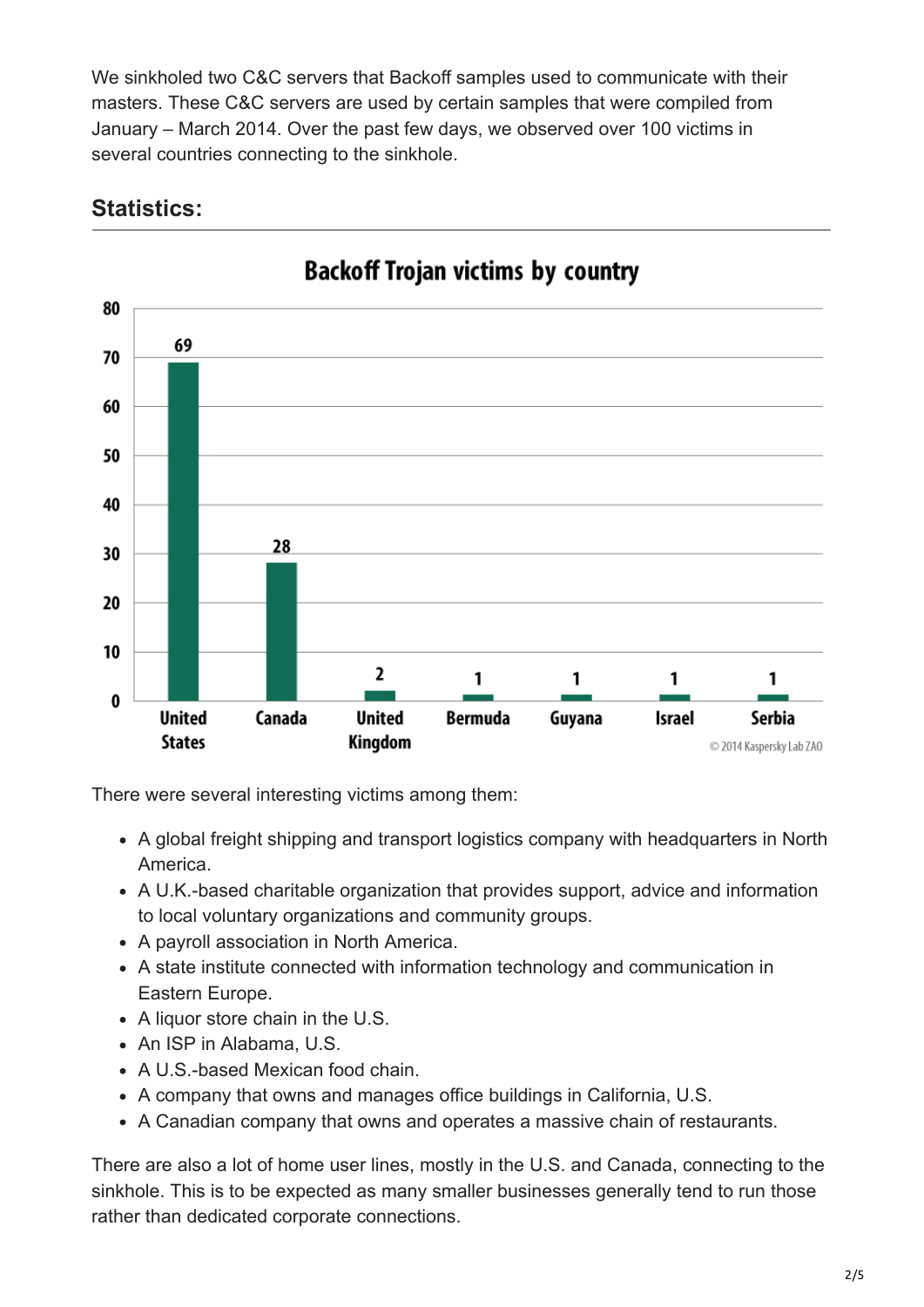# **Conclusions**

The success of Backoff paints a very bleak picture of the state of point-of-sale security. Our sinkhole covers less than 5% of the C&C channels and the sinkholed domains only apply to certain Backoff samples that were created in the first quarter of this year. Yet, we've seen more than 85 victims connecting to our sinkhole.

Most of these victims are located in North America and some of them are high profile. Taking into account the U.S. Secret Service statement, it's a pretty safe bet that the number of Backoff infections at businesses in North America is well north of 1,000.

Since its appearance last year, Backoff has not changed dramatically. The author created both non-obfuscated and obfuscated samples. This was likely done to defeat the security controls on the targeted networks. However, the defenses running on a PoS terminal and/or network should not have been affected by this. This speaks volumes about the current state of PoS security, and other cybercriminals are sure to have taken note.

It's very clear that PoS networks are prime targets for malware attacks. This is especially true in the US, which still doesn't support [EMV chip-enabled cards](http://en.wikipedia.org/wiki/EMV). Unlike magnetic strips, EMV chips on credit cards can't be easily cloned, making them more resilient. Unfortunately, the US is adopting chip and signature, rather than chip and PIN. This effectively negates some of the added security EMV can bring.

This may prove another costly mistake. Not adopting EMV along with the rest of the world is really haunting retail in the U.S. and the situation is not likely to change anytime soon.

# **IOCs / C&Cs:**

## **Trojan file paths:**

```
%APPDATA%\AdobeFlashPlayer\mswinsvc.exe
%APPDATA%\AdobeFlashPlayer\mswinhost.exe
%APPDATA%\AdobeFlashPlayer\Local.dat
%APPDATA%\AdobeFlashPlayer\Log.txt
%APPDATA%\mskrnl
%APPDATA%\nsskrnl
%APPDATA%\winserv.exe
%APPDATA%\OracleJava\javaw.exe
%APPDATA%\OracleJava\javaw.exe
%APPDATA%\OracleJava\Local.dat
%APPDATA%\OracleJava\Log.txt
```
## **Kaspersky names for the Trojans:**

```
HEUR:Trojan.Win32.Invader
HEUR:Trojan.Win32.Generic
Backdoor.Win32.Backoff
Trojan.Win32.Agent.ahhia
Trojan.Win32.Agent.agvmh
```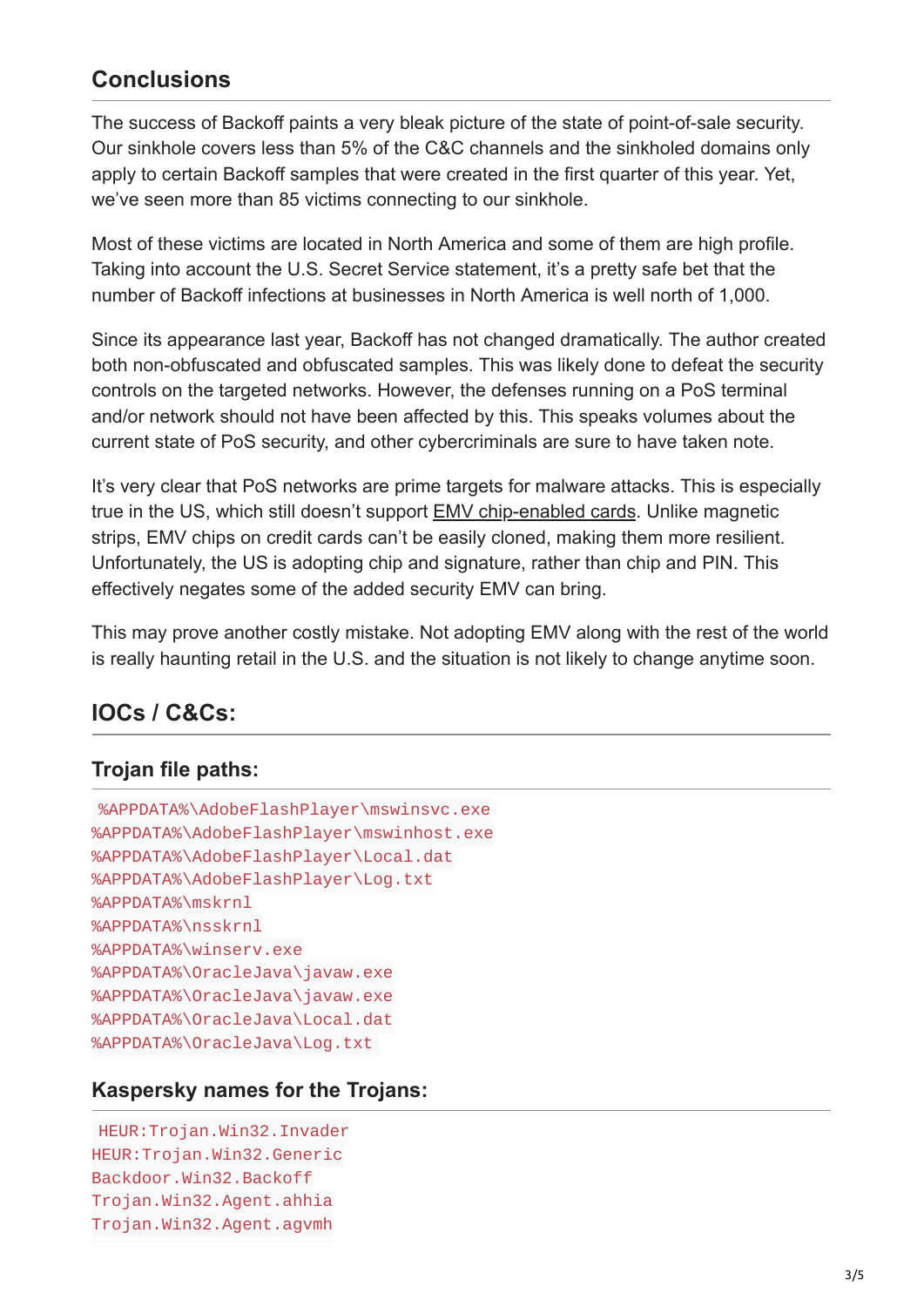```
Trojan.Win32.Agent.aeyfj
Trojan-Spy.Win32.Recam.qq
Trojan-Dropper.Win32.Sysn.ajci
T
r
o
j
a
n.W
i
n
3
2.B
u
b
l
i
k.c
o
v
z
Trojan-Dropper.Win32.Dapato.dddq
Trojan.Win32.Agent.agufs
Trojan.Win32.Agent.ahbhh
Trojan.Win32.Agent.agigp
Trojan.Win32.Agent.aeqsu
Trojan.Win32.Agent.ahgxs
Trojan.Win32.Inject.mhjl
Trojan.Win32.Agent.ahbhh
Trojan.Win32.Agent.ahhee
Trojan.Win32.Agent.ahgxs
```
#### **MD5s:**

684e03 d a a f f a 0 2 f f e c d 6 c 7 7 4 7 f f a 0 3 0 e 3ff0f444ef4196f2a47a16eeec506e93 12c9c0bc18fdf98189457a9d112eebfc 1 4 c c a 3 a d 6 3 6 5 c b 5 0 7 5 1 6 3 8 d 3 5 b d b 8 4 e c d 0 f 3 b f 7 a b b e 6 5 b 9 1 4 3 4 9 0 5 b 6 9 5 5 2 0 3 f e 38e8ed887e725339615b28e60f3271e4 7b027599ae15512256bb5bc52e58e811 5cdc9d5998635e2b91c0324465c6018f 821ac2580843cb0c0f4baff57db8962e b08d4847c370f79af006d113b3d8f6cf 17e1173f6fc7e920405f8dbde8c9ecac 874cd0b7b22ae1521fd0a7d405d6fa12 ea0c354f61ba0d88a422721caefad394 6 a 0 e 4 9 c 5 e 3 3 2 d f 3 a f 7 8 8 2 3 c a 4 a 6 5 5 a e 8 8 a 0 1 9 3 5 1 b 0 b 1 4 5 e e 3 a b e 0 9 7 9 2 2 f 0 d 4 f 6 337058dca8e6cbcb0bc02a85c823a003 842e903b955e134ae281d09a467e420a d1d544dbf6b3867d758a5e7e7c3554bf 01f0d20a1a32e535b950428f5b5d6e72 f c 0 4 1 b d a 4 3 a 3 0 6 7 a 0 8 3 6 d c a 2 e 6 0 9 3 c 2 5 4956cf9ddd905ac3258f9605cf85332b f 5 b 4 7 8 6 c 2 8 c c f 4 3 e 5 6 9 c b 2 1 a 6 1 2 2 a 9 7 e c c 6 4 0 a d 8 7 b e f b a 8 9 b 4 4 0 e d c a 9 a e 5 d 2 3 5 0b464c9bebd10f02575b9d9d3a771db3 d0c74483f20c608a0a89c5ba05c2197f b1661862db623e05a2694c483dce6e91 f f e 5 3 f b 9 2 8 0 b f 3 a 8 c e b 3 6 6 9 9 7 4 8 8 4 8 6 e c0d0b7ffaec38de642bf6ff6971f4f9e 05f2c7675ff5cda1bee6a168bdbecac0 9 e e 4 c 2 9 c 9 5 e d 4 3 5 6 4 4 e 6 2 7 3 b 1 a e 3 d a 5 8 0607ce9793eea0a42819957528d92b02 97fa64dfaa27d4b236e4a76417ab51c1 82d811a8a76df0cda3f34fdcd0e26e27